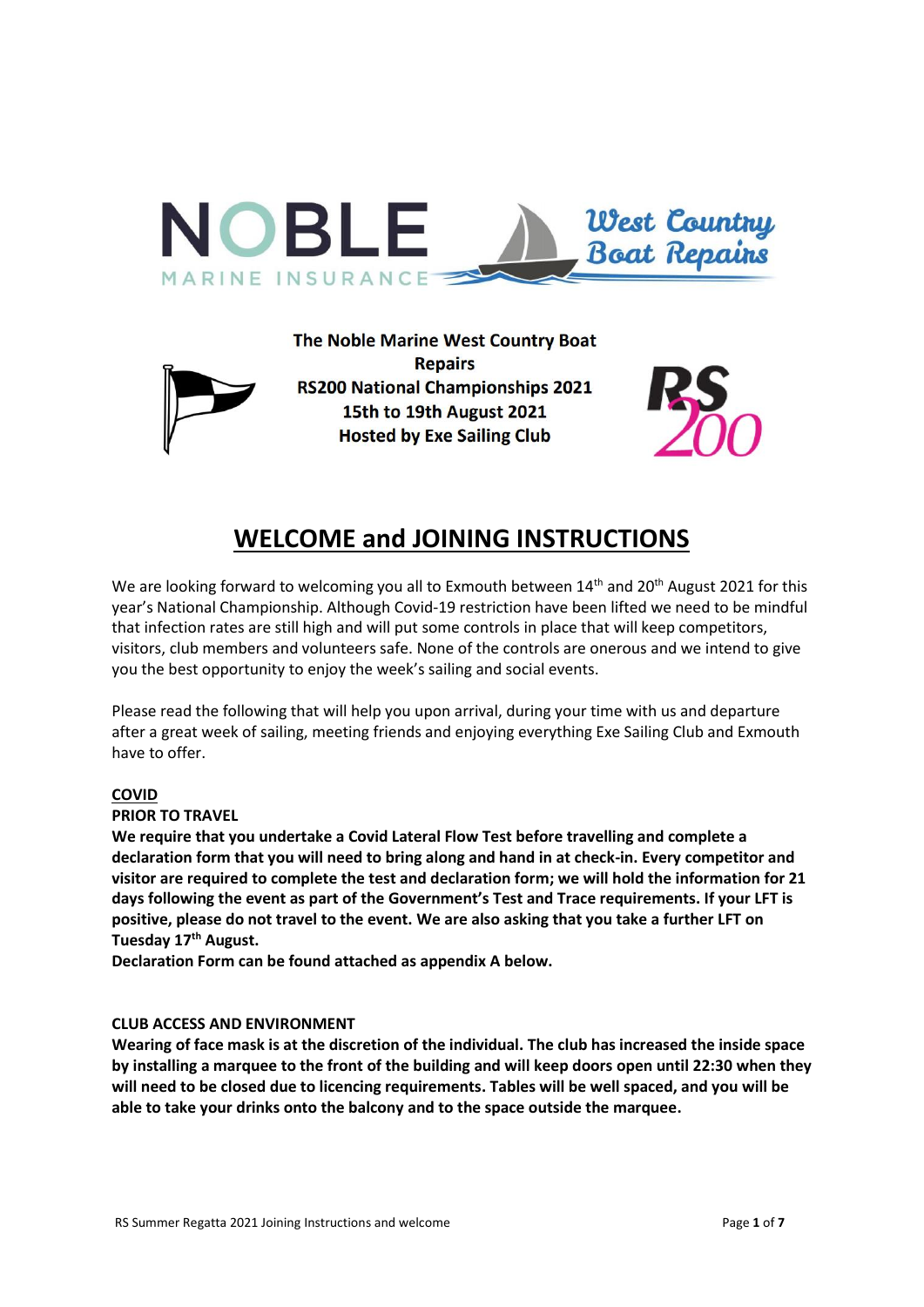## **TIMETABLE excluding Sailing information which can be found in the NoR and SIs.**

Note timings maybe be affected by the racing launch and return

## **Saturday 14 August**

Arrival including check-in: 10:00 – 17:00 Welcome Briefing Meet 17:30 for 18:00 (Speech) – 19:30 in upstairs restaurant with street food van available in the car park. At the welcome event you will be able to meet the Race Team and get information on tides and local facilities outside of the club.

#### **Sunday 15 August**

Late arrivals including check-in: 08:00 – 09:30 Breakfast Bar: 08:30 – 11:00 Competitor Briefing: 10:00 Off the water pasty and beer/squash: 15:00 – 16:30 Bar 17:00 – 23:30 Outside BBQ starts at 19:00 Buddy Quiz starts in the training room/marquee at 20:00, incorporating daily prize-giving time TBC.

#### **Monday 16 August**

Breakfast Bar: 08:30 – 11:00 Off the water pasty and beer/squash: 15:00 – 16:30 Bar 17:00 – 23:30 Supper starts in the restaurant at 19:30 Youth Karaoke in the training/marquee starts at 20:00 Off-site Masters' Meal for those who have pre-booked: 20:00

#### **Tuesday 17 August**

Breakfast Bar: 08:30 – 11:00 Off the water pasty and beer/squash: 15:00 – 16:30 Bar 17:00 – 23:30 Ugly 'On the Farm' theme party – Supper in the restaurant at 19:00 followed by a live band starting at 20:45, incorporating daily prize-giving time TBC.

#### **Wednesday 18 August**

Breakfast Bar: 08:30 – 11:00 Off the water pasty and beer/squash: 15:00 – 16:30 Bar 17:00 – 23:30 Supper starts at 19:00 in the restaurant, incorporating daily prize-giving time TBC. Class AGM in Marquee at 19:30

#### **Thursday 19 August**

Breakfast Bar: 08:30 – 10:30 Off the water pasty and beer/squash: 15:00 – 16:30 Pre-arranged early departures 16:00 – 18:00 Bar 17:00 – 23:30 Prize Giving Dinner starts at 18:30 in the restaurant followed by a disco starting at 20:00

# **Friday 20 August**

Departures 10:00 – 14:00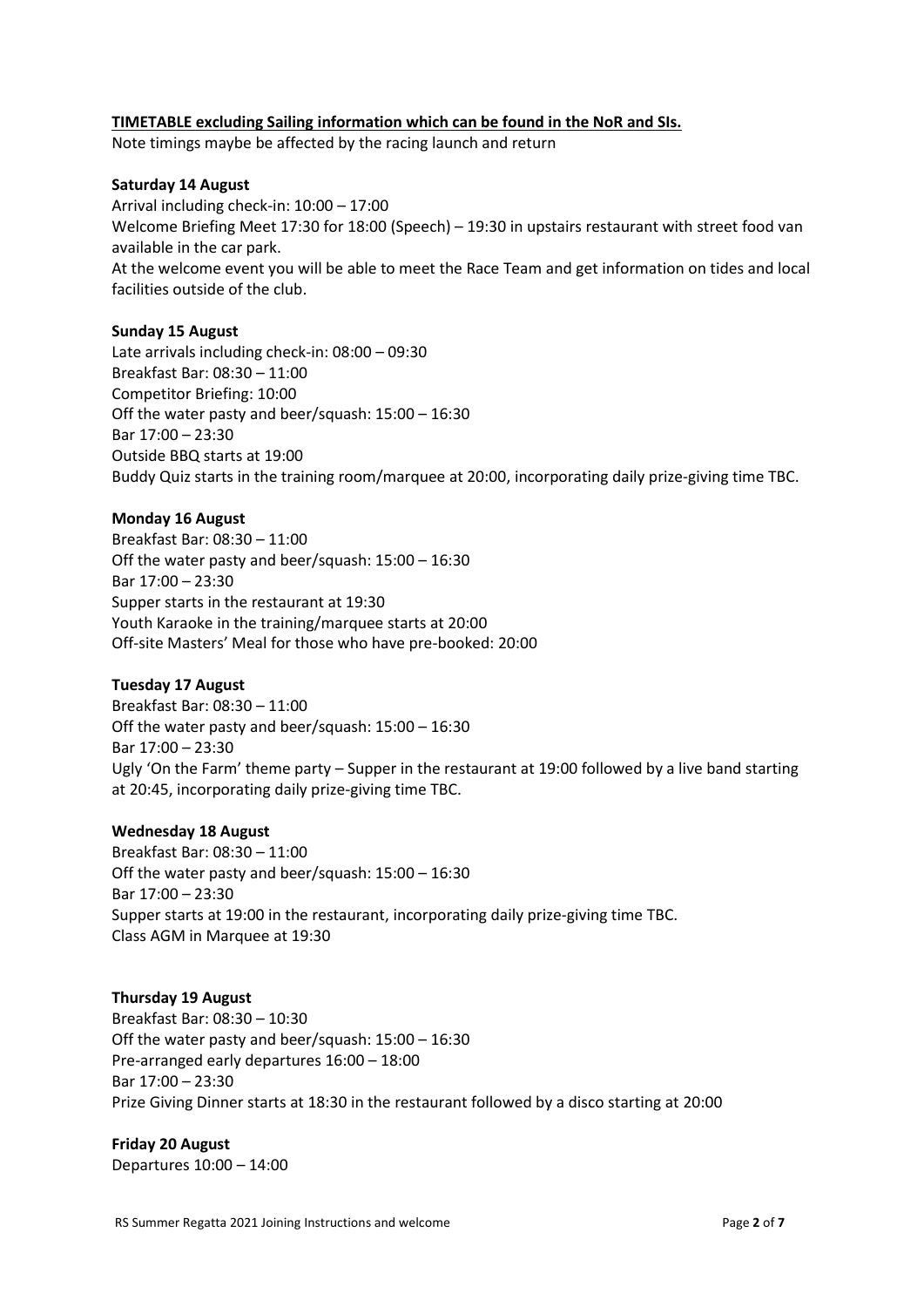#### **GENERAL INFORMATION**

#### **PRIOR TO LEAVING HOME, PLEASE**

- **Order your evening meals following the links in Bar and Catering**
- Make sure ALL the details on your entry are correct, that both helm and crew are RS Class Association members and that your sail number matches your boat number
- Make sure you have your tow rope see NoR
- Join the **Event WhatsApp Group** via this link <https://chat.whatsapp.com/Kkh7TnGtSLt2eemp0CsLbd> This group will be used for communication with competitors, but will not replace th[e Official Noticeboard](https://exe-sailing-club.org/open-events/12-dinghies/233-the-noble-marine-west-country-boat-repairs-rs200-national-championship.html)

# **ARRIVAL AND CHECK-IN TO EXE SAILING CLUB (see attached Map)**

- Follow the road signs to Sea Front,  $2^{nd}$  roundabout take  $2^{nd}$  exit along the side of the rugby ground (Langerwehe Way) and take left fork in the road down Shelley Road as sign indicates.
- By the club entrance one of our volunteers who will direct you to turn right. Unload your boat on the launch trolley and take them to the holding area in the club car park**.**
- **Important – please be prepared to unload quickly to avoid any delays. It will help if the driver deals with the car/road trailer and the passenger goes with the boat to the holding area, checks themselves in, obtaining the berthing number and then moves the boat to its correct berth to avoid overcrowding.**

## **Road Trailers and Parking**

- Road trailers stored at accommodation: Return to your car and take road trailer to premises and then retrace your steps to 2<sup>nd</sup> roundabout and take 3<sup>rd</sup> exit signed to car parks. If you have pre-paid for parking, then take first exit left to the Imperial Recreation Ground where a volunteer will show you where to park. Other car parks are located near the leisure centre/railway station.
- Road trailers being stored at the Exe SC storage facilities: Return to your car and drive to the Imperial Recreation Ground  $(1<sup>st</sup>$  Exit when you arrive back at the roundabout). A volunteer will show you where to leave your trailer. Pre-paid parking is on the same ground otherwise retrace and park in public car parks near-by.
- Stacker Road Trailers: These are stored at the Rugby Club (RFC). Follow the directions as above and a volunteer will explain how to access the RFC. Return to park your car if you have pre-paid. Other car parks are opposite the RFC.
- Campervans staying at the RFC: Follow the same directions as Road trailers stored at the Exe SC storage facilities: You will be able to deposit your road trailer and a volunteer will show you how to access the RFC.
- **Parking:** If you have not pre-paid for parking there are plenty of car parks near the leisure centre and railway station opposite the Imperial Recreation Ground, though they will be busy. You will be able to buy parking for the Imperial Recreation Ground during the event at the Sunday check-in (cash only).
- Imperial Recreation Ground Parking- Please use the same parking layout as indicated by the volunteers throughout the week.
- **Saturday 14 August and Friday 20 August the pre-paid car park will be manned, on all other days during the event you will need a 4-digit access code, provided at check-in, to unlock the gate. It is very important you re-set the combination lock and not leave the gate open. The Car Park is not covered by CCTV or Security, and we would advise that you do not leave your car overnight.**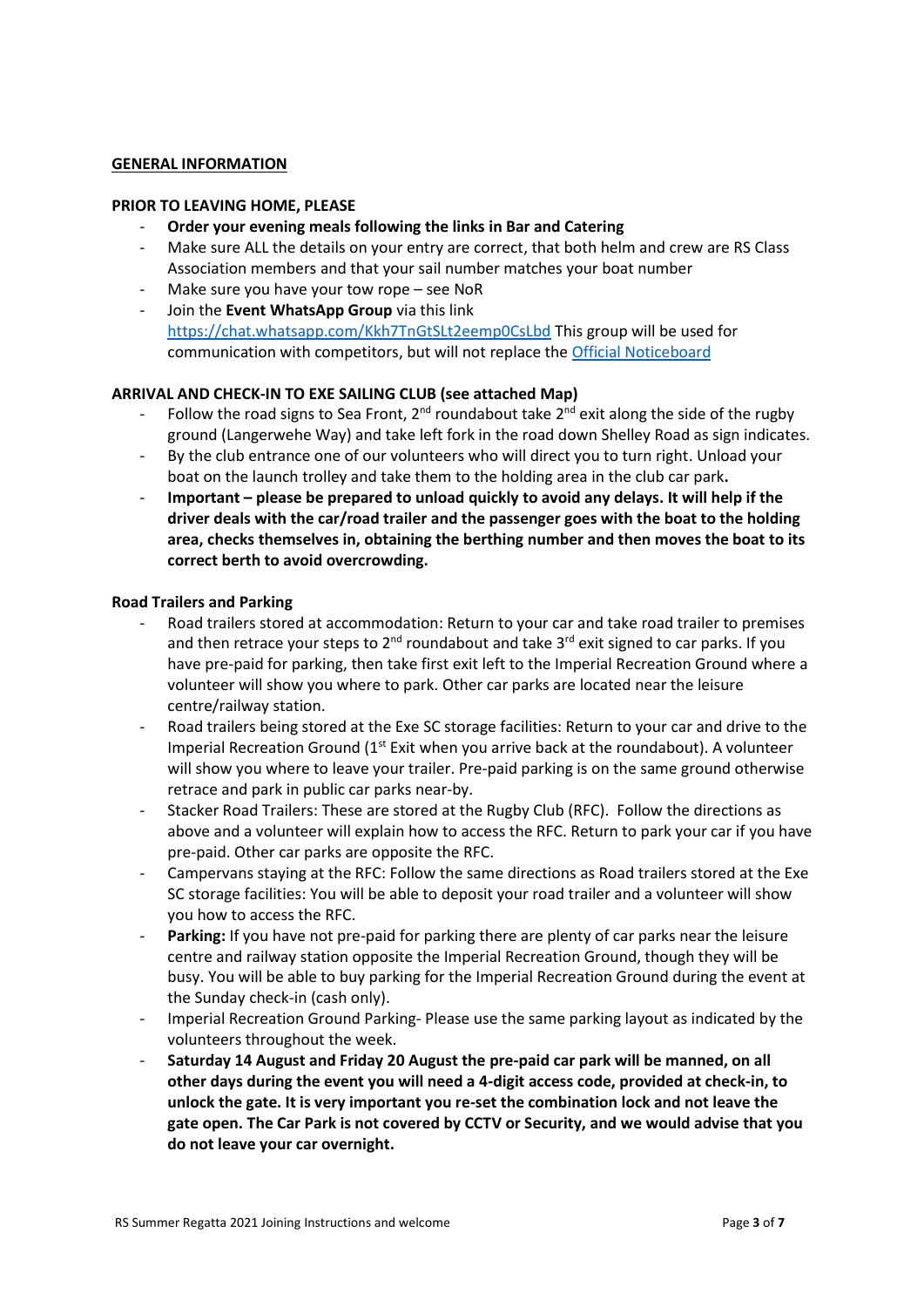- **Walking to the club from Car Parks;** Quickest way is via a footbath at the end of the Imperial Recreation Ground, off The Royal Avenue, and through Camperdown car park then along Camperdown Terrace. On your return go straight to the check-in which is in the marquee at the front of the club house looking over the estuary. Hand in your declaration form and collect your berthing label if not already done so and your prepaid Car Parking Ticket along with a code to access the area.
- You will then be directed to your berth, where you can unpack your boat, rig your mast and prepare for following days sailing.
- For access outside check-in times detailed in the programme above please contact Nicholas.Coombes@outlook.com or telephone 07891014984 in advance.
- If you know you wish to leave early from the event and you intend to use Exe Sailing Club road trailer storage facility, please advise the team at the Imperial Recreation Ground when you arrive as space is restrictive and it will be difficult to move trailers once they are stored away.
- ESC volunteers will be wearing Hi Viz jackets and will be easily identified and will be pleased to help and assist.

# **CHECK-IN**

- There will be no formal registration, all competitors are required to CHECK-IN upon arrival and hand in their declaration forms.
- If you have arranged to use Rugby Ground for overnight Campervan parking, please tell the check-in team and they will provide you with some additional information.
- If you need early access to the Rugby Club, please contact Nicholas.Coombes@outlook.com or telephone 07891014984 in advance.
- Berthing labels will be handed out which must be attached to the bow of your launch trolley. Trolley label and cable ties are reusable and will need to be returned on Thursday evening or Friday morning to a box adjacent to the beachmaster tally board.
- Berthing plan will be available on a nearby notice board and the berth number will be marked on the floor

# **CLUB ACCESS**

- Changing Rooms and downstairs toilets will be open from 08:00 until 23:45 Additional toilets can be found adjacent to the marquee at the front of the club house.
- Space is limited in the changing rooms. If possible, please change for racing before you arrive at the Club or by your boat.
- The downstairs training room will be open from 08:30 until 23:45
- Restaurant and Upstairs Bar including the balcony will be open from 17:00 until 23:45 (last orders 11:30) – Note balcony closes at 22:30
- Outside area in front of the marquee can be used for eating and drinking, however our licence restricts the area and please do not take drinks into the car park or in front of the properties look over the club near the beach.
- **The club sits in a residential area and our licence requires that the outside is not used after 22:30 including the balcony.**
- **If leaving the club later than 22:30 please keep the noise to a minimum. Please help us to maintain our good relationship with our neighbours.**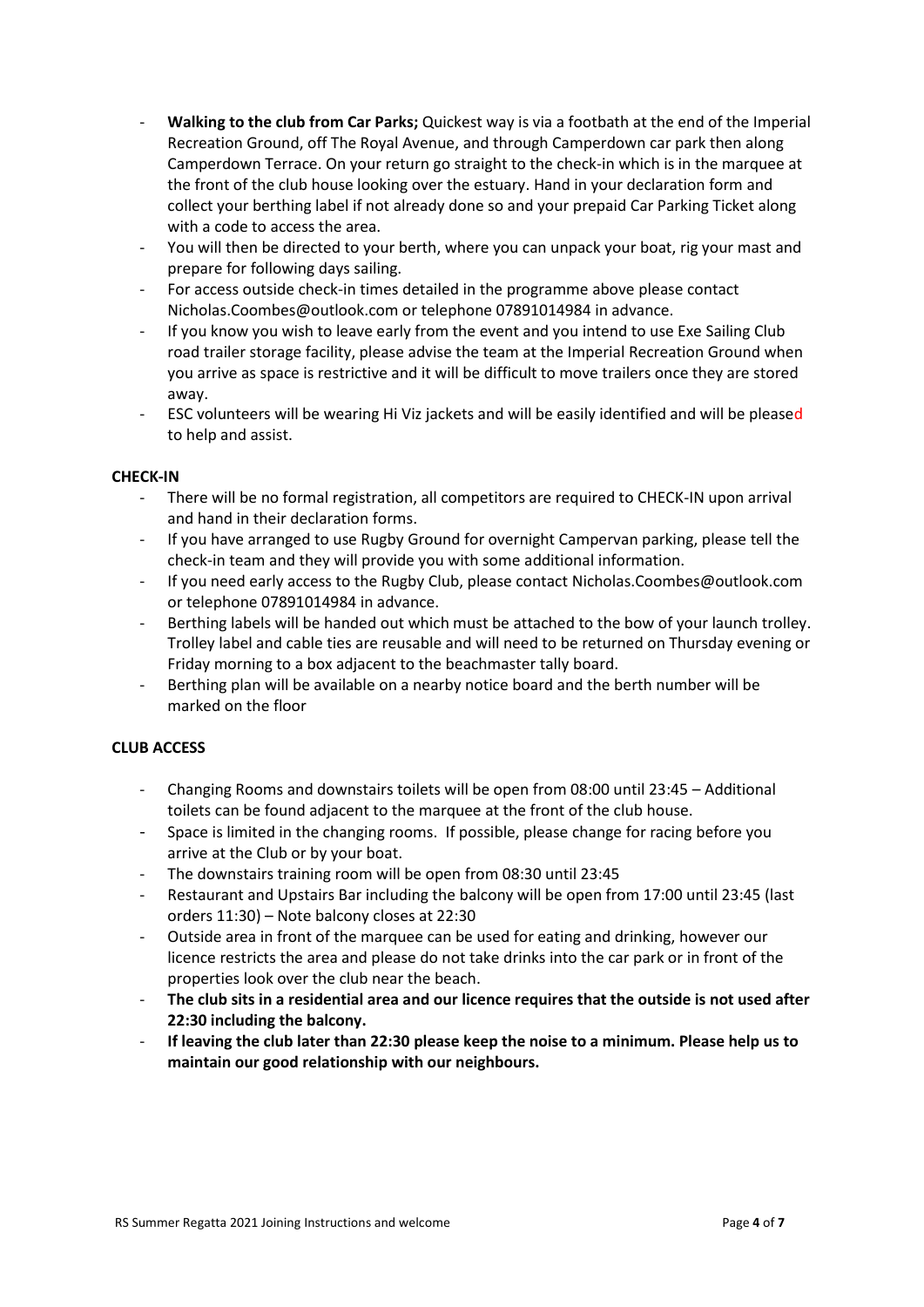## **BAR AND CATERING**

- Saturday 14<sup>th</sup> we will have street food vendor providing fresh Nachos using local ingredients from 16:00 – check out [https://www.instagram.com/loco\\_\\_nacho/?hl=en](https://www.instagram.com/loco__nacho/?hl=en)
- From Sunday 15<sup>th</sup> until Thursday 19<sup>th</sup>: Breakfast Training room will be serving large bacon baps at £3.00, plus tea/coffee at 50p, with free refills providing that you retain your cup.
- Off the water in the afternoon Training room will be serving Pasty (Meat or Vegetarian) & Pint at £5.00 or Pasty & Squash (Meat or Vegetarian) at £3.00
- Restaurant Evening menu and event tickets are purchased in advance via:
- <https://exe-sailing-club.org/sunday-15th-august-bbq> Booking deadline Friday 13<sup>th</sup> August 18:00
- <https://exe-sailing-club.org/monday-16th-august-karaoke-night> Booking deadline Sunday 15<sup>th</sup> August 18:00
- <https://exe-sailing-club.org/tuesday-17th-august-ugly-party> Booking deadline Sunday 15th August 18:00
- <https://exe-sailing-club.org/wednesday-18th-august-association-agm> Online deadline – Monday  $16<sup>th</sup>$  August 18:00. Tickets can be obtained on the night, subject to availability
- [https://exe-sailing-club.org/thursday-19th-august-prize-giving-dinner](https://emea01.safelinks.protection.outlook.com/?url=https%3A%2F%2Fexe-sailing-club.org%2Fthursday-19th-august-prize-giving-dinner&data=04%7C01%7C%7C754232c6516148e3355208d94d2927d8%7C84df9e7fe9f640afb435aaaaaaaaaaaa%7C1%7C0%7C637625661428730453%7CUnknown%7CTWFpbGZsb3d8eyJWIjoiMC4wLjAwMDAiLCJQIjoiV2luMzIiLCJBTiI6Ik1haWwiLCJXVCI6Mn0%3D%7C1000&sdata=1wXidnaqX4kP%2BxK5Il%2BPTJ1K1LYjqvJGRpaZrcPfmWU%3D&reserved=0) Booking deadline – Tuesday  $17<sup>th</sup>$  August  $18:00$

#### **SECURITY**

- **Try to keep your valuables at your accommodation**
- If you do need bring valuables and you require secured storage you will be given a sealable plastic bag from the Beachmaster on which they will write: -Tally number; Sail number; Name; Telephone number. These bags are to be handed to the Beachmaster who will keep them in a storage box and place in a secure location. They should be collected from the Beachmaster afterwards. These bags should be retained by the Competitor for use throughout the competition."

# **WASTE**

There will be a general waste and recycling centre operating and the check-in team will advise you of its location when you arrive.

# **COMPETITORS BRIEFING**

- We intend to hold briefings under the balcony/marquee at the event and we ask that one person attends.
- Kit reminder: please remember to bring your tow rope as per NoR (spinnaker or main sheet will not suffice).
- Remember to bring sun cream and personal reusable water containers for afloat.

# **DEPARTURE**

- **Please return your trailer label and cable tie to the box near the beachmaster tally board**
- We will reverse the arrival process. Please prepare your boat ready to attach to your road trailer. Walk to where your car is parked and then drive to the end of the Imperial Recreation Ground or Rugby Club to collect your road trailer ready to drive to club. **We may need to hold car/trailer at the ground if it becomes very busy and release you in groups.**
- If you booked to leave the event early, please contact Nick Coombes on 07891014984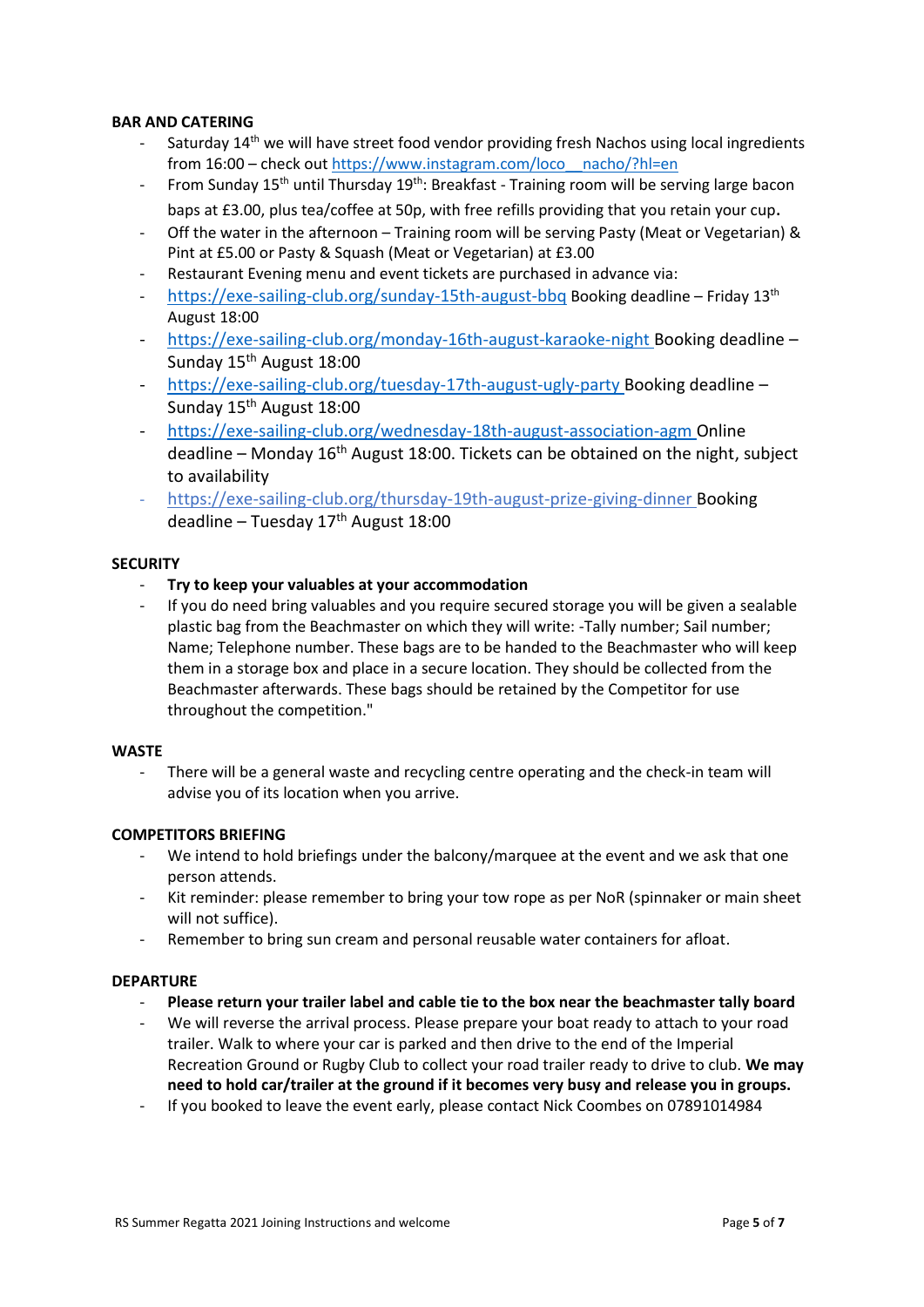#### **RS CLASS ASSOCIATION EVENT WEBSITE**

**<https://www.rs200sailing.org/championships/index.asp?eid=2144>**

# **CLUB EVENT WEBSITE AND OFFICIAL NOTICEBOARD**

**[https://exe-sailing-club.org/open-events/12-dinghies/233-the-noble-marine-west-country-boat](https://exe-sailing-club.org/open-events/12-dinghies/233-the-noble-marine-west-country-boat-repairs-rs200-national-championship.html)[repairs-rs200-national-championship.html](https://exe-sailing-club.org/open-events/12-dinghies/233-the-noble-marine-west-country-boat-repairs-rs200-national-championship.html)** 

# **EXMOUTH CLUB WEBSITE**

Exmouth club website gives further details about our club and surrounding facilities <https://exe-sailing-club.org/>

# **MAP SHOWING EXE SAILING CLUB AND SURROUNDING FACILITIES**